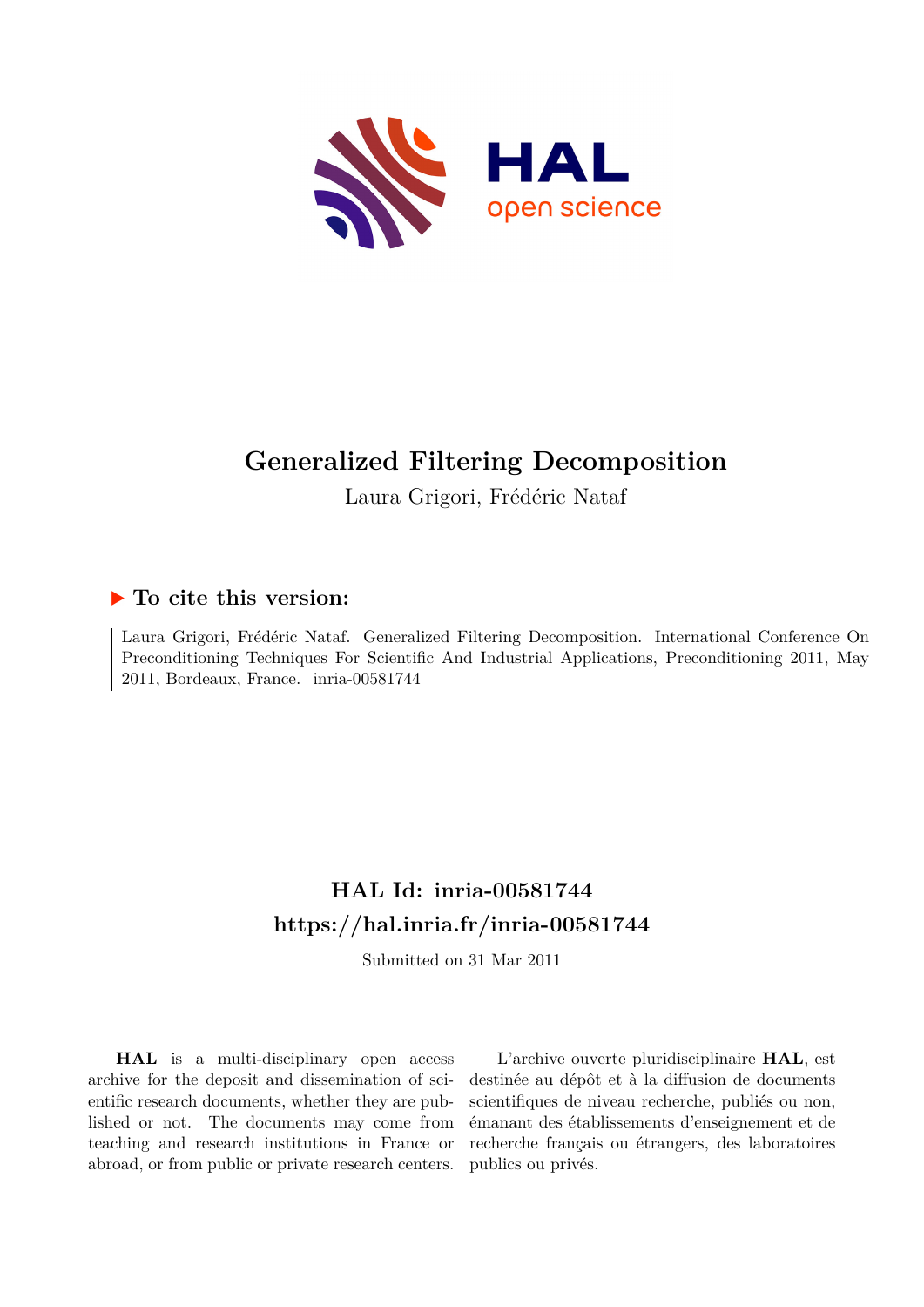#### Generalized Filtering Decomposition *List of authors:* L. Grigori $^{-1}$ F. Nataf<sup>2</sup>

In this talk we discuss a new preconditioning method for solving a large sparse linear systems of equations arising from the discretization of a partial differential equation (PDE) by a finite difference or finite volume method on an unstructured grid in two or three dimensions. The preconditioner is based on an incomplete block LDU decomposition and is suitable for parallel computation.

The problem of preconditioning has already been extensively studied, see for example [3], [5], [2] for descriptions of algorithms and comparisons. In particular, one class of methods which have proved particularly successful are the algebraic multigrid methods, see for example [4], [6], [7]. They are very successful for scalar PDEs and for a limited number of processors. This motivates research on iterative solvers for systems of PDEs and/or larger number of processors.

Our work is in the context of filtering preconditioners, that for a given filtering vector  $t$  satisfy the relation  $Mt = At$ , where A is the input matrix and M is the preconditioner. Previous work on tangential filtering preconditioners [1] has focused on developing preconditioners for matrices arising from the discretization of a partial differential equation (PDE) on a structured grid in two or three dimensions. The tangential filtering precondioner has been used in combination with ILU0.

In this talk we present a block preconditioner that satisfies the filtering property and that does not impose any particular structure on the input matrix. It can be seen as a generalization for unstructured grids of the preconditioner presented in [1] for block tridiagonal matrices. In contrast to the preconditioner presented in [1] that has been shown to be efficient in combination with ILU0, the block preconditioner presented here is efficient as a stand-alone preconditioner.

Consider a matrix A of size  $n \times n$  partitioned into a block matrix of size  $N \times N$  with square diagonal blocks (not necessarily of a same size).

$$
A = \begin{pmatrix} A_{11} & \dots & A_{1N} \\ \vdots & \ddots & \vdots \\ A_{N1} & \dots & A_{NN} \end{pmatrix},
$$

<sup>&</sup>lt;sup>1</sup>INRIA Saclay - Ile de France, Laboratoire de Recherche en Informatique Universite Paris-Sud 11, France (laura.grigori@inria.fr).

<sup>&</sup>lt;sup>2</sup>Laboratoire J.L. Lions, CNRS UMR7598, Universite Paris 6, France (nataf@ann.jussieu.fr).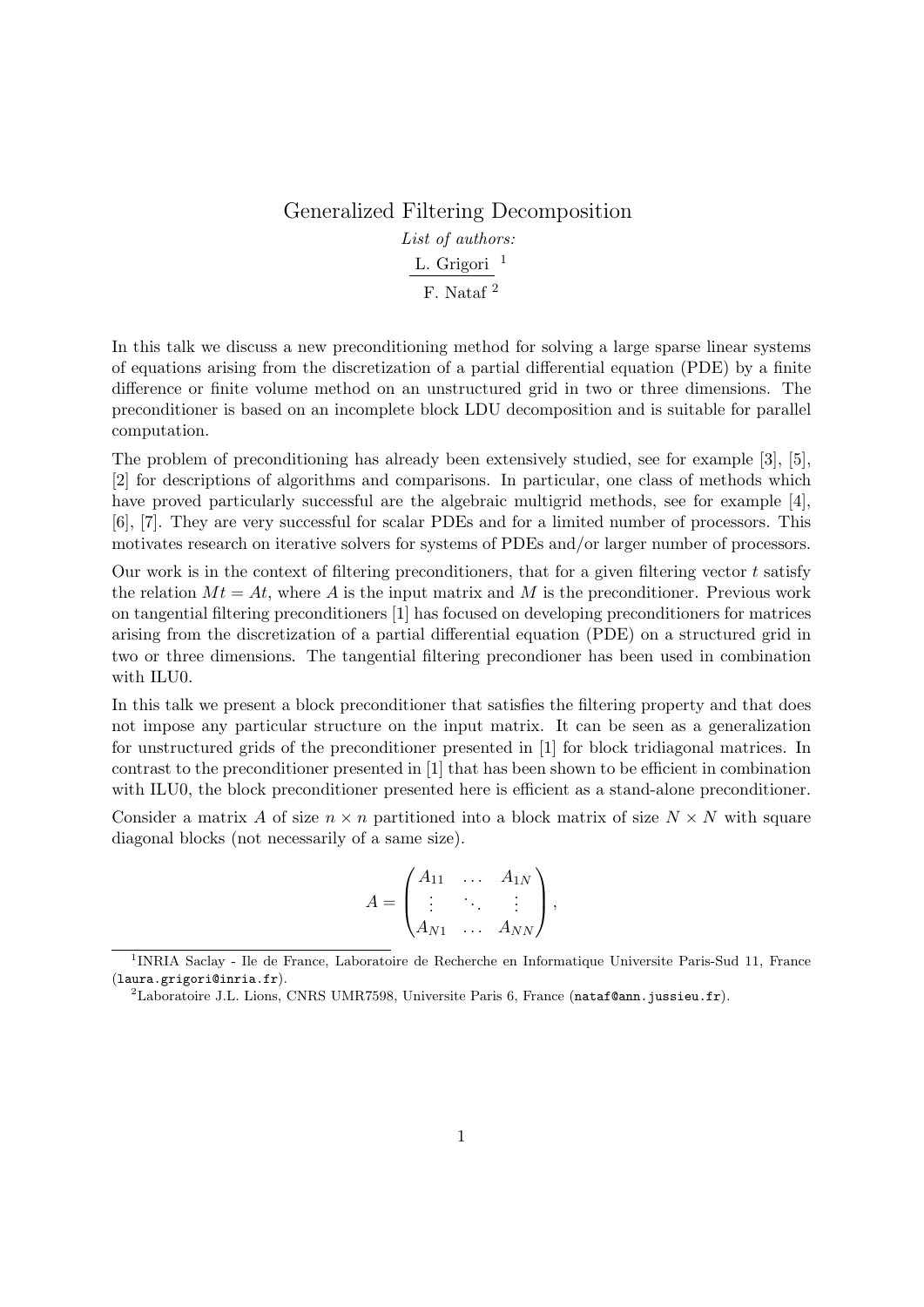An exact block LDU factorization of A is written as

$$
A = \begin{pmatrix} D_{11} & & & & \\ L_{21} & D_{22} & & & \\ \vdots & \ddots & \ddots & \vdots & \\ L_{N1} & \cdots & L_{N,N-1} & D_{NN} \end{pmatrix} \begin{pmatrix} D_{11}^{-1} & & & & \\ & D_{22}^{-1} & & & \\ & & \ddots & & \\ & & & D_{NN}^{-1} \end{pmatrix} \begin{pmatrix} D_{11} & U_{12} & \cdots & U_{1N} \\ & \ddots & \ddots & \vdots \\ & & D_{N-1,N-1} & U_{N-1,N} \\ & & & & D_{NN} \end{pmatrix}
$$
 (1)

,

where  $D_{ii}, i = 1...N$  are square invertible matrices of size  $b_i \times b_i$  with  $b_i \lt n$ . In practice, even if the matrix A is very sparse, the factors  $L, D, U$  can be much denser. In particular, multiplications that involve the inverse matrices  $D_{kk}^{-1}$  can introduce a lot of fill-in in the factors.

In the proposed block filtering preconditioner, the inverse of the diagonal blocks  $D_{kk}^{-1}$ ,  $k = 1...n$ is approximated by a sparse matrix such that the preconditioner  $M$  stays sparse. In addition M satisfies the right filtering condition  $(M - A)t = 0$ , where t is a filtering vector. The choice of the vector can be made similar to deflation techniques. However, in practice we find that a vector of all ones leads to good convergence results.

In our tests we use a reordering of the matrix that is suitable for parallel implementations. This reordering, known as nested dissection, allows a parallel implementation of the construction of the preconditioner, as well as of the iterative process.

We present numerical results for two classes of problems. The first class is composed of matrices arising from the discretization of scalar PDEs on structured grids. The second class is composed of matrices from several real applications as reservoir modelling, nuclear waste disposal, etc. These results show that the preconditioner is very efficient for the matrices in our test set, which are of medium size. In our future work we focus on a parallel implementation of the preconditioner, that will allow us to test it on larger matrices.

#### References

- [1] Y. Achdou and F. Nataf. Low frequency tangential filtering decomposition. *Numer. Linear Algebra Appl.*, 14(2):129–147, 2007.
- [2] Michele Benzi and Miroslav Tuma. A comparative study of sparse approximate inverse preconditioners. *Appl. Num. Math.*, 30:305–340, 1999.
- [3] G. Meurant. *Computer solution of large linear systems*. North-Holland Publishing Co., Amsterdam, 1999.
- [4] J. W. Ruge and K. St¨uben. Algebraic multigrid. In *Multigrid methods*, volume 3 of *Frontiers Appl. Math.*, pages 73–130. SIAM, Philadelphia, PA, 1987.
- [5] Y. Saad. *Iterative Methods for Sparse Linear Systems*. PWS Publishing Company, 1996.
- [6] K. St¨uben. A review of algebraic multigrid. *J. Comput. Appl. Math.*, 128(1-2):281–309, 2001. Numerical analysis 2000, Vol. VII, Partial differential equations.